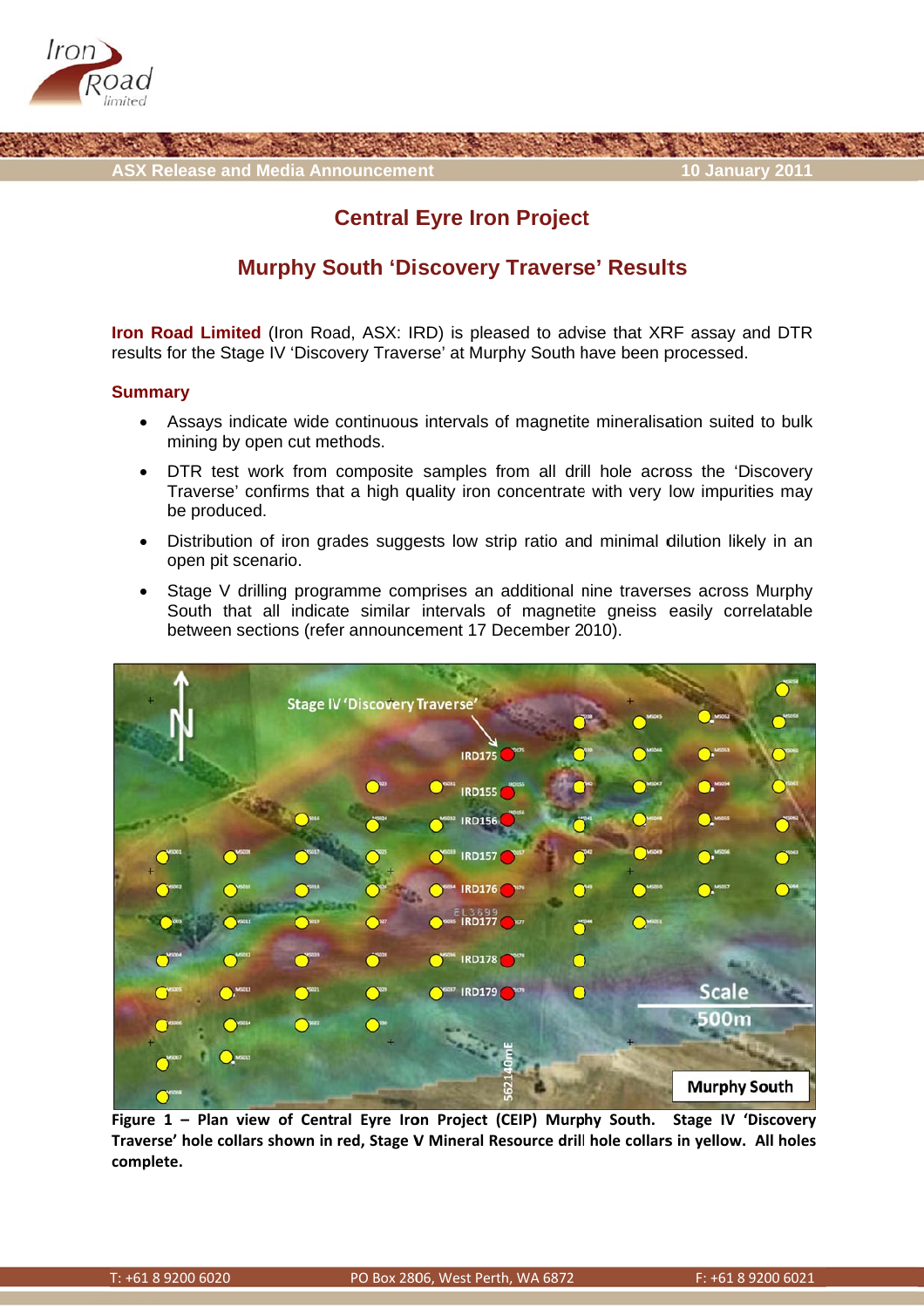

### **Discovery Traverse**

The Discovery Traverse (562140mE) was completed during the Stage IV drilling programme designed to test the Murphy South magnetic anomaly. Summary geological logging of the cross-section indicates a large body of magnetite mineralisation, with a sectional area of approximately 179,000m<sup>2</sup>. Based on this single cross section, a potential open cut pit may be expected to have a vertical depth of approximately 450m and a width exceeding 1000m.

The magnetite mineralisation is characterised by two main rock types. One is a fairly uniform disseminated coarse-grained magnetite gneiss and the other a banded magnetite gneiss comprising layers of disseminated coarse-grained magnetite separated by barren quartz-feldspar bands. Test work from the nearby Boo-Loo prospect indicates that magnetite gneiss of similar character is amenable to upgrading by dry LIMS (coarse cobbing or dry magnetic separation) at -25mm during the first stage of mineral processing.

Structural analysis will determine the exact nature of the geology, though it is possible that the mineralisation outline defines an overturned isoclinal synform with both limbs truncated by erosion below shallow surface cover.





Section 562140mE (Stage IV Discovery Traverse)

### **Significant Assays**

All RC pre-collars and diamond tails were sampled by XRF. RC holes were sampled using 2m composites and diamond core using 4m composites (and 2m across contacts). Summary results are presented in Table 1 overleaf. Assays indicate consistent continuous down hole intervals of magnetite gneiss of up to 331m width and within these broad intervals higher grade zones occur of varying width – these are included in the tabulation.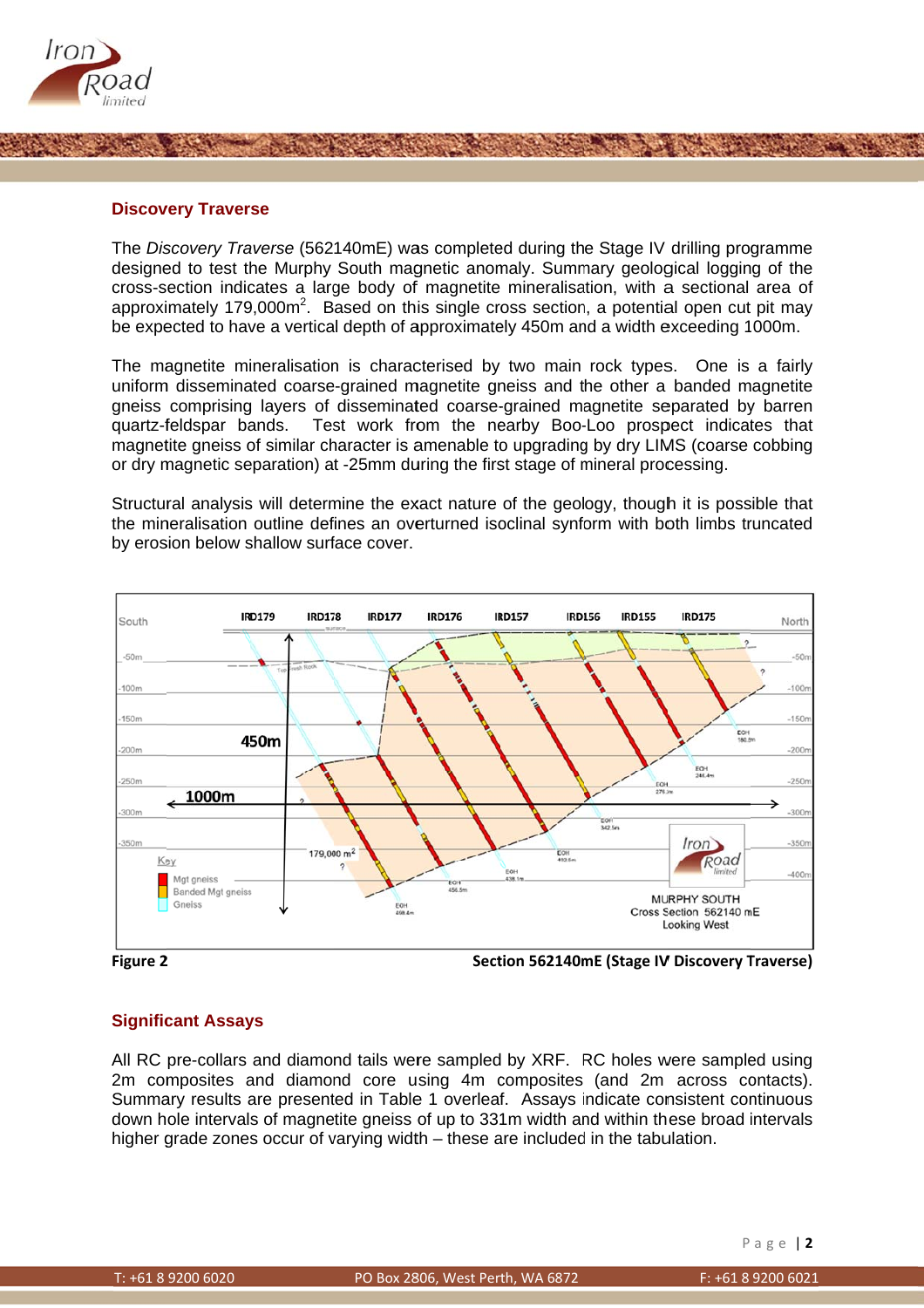

| Table 1       |                         | Discovery Traverse - Summary of Significant Assays |                          |          |                        |                                |                 |  |  |  |
|---------------|-------------------------|----------------------------------------------------|--------------------------|----------|------------------------|--------------------------------|-----------------|--|--|--|
|               | <b>Type</b>             |                                                    | Down hole intercepts (m) |          | Average<br>iron<br>(%) | DTR <sup>1</sup>               |                 |  |  |  |
| Hole ID       |                         | From                                               | To                       | Interval |                        | <b>Mass</b><br>recovery<br>(%) | Grade<br>(% Fe) |  |  |  |
| <b>IRD155</b> | <b>Diamond from 42m</b> | $\overline{2}$                                     | 210                      | 208      | 14.1                   |                                |                 |  |  |  |
|               | including               | 40                                                 | 48                       | 8        | 17.0                   |                                |                 |  |  |  |
|               | including               | 70                                                 | 78                       | 8        | 18.6                   | 14.2                           | 69.4            |  |  |  |
|               |                         | 82                                                 | 112                      | 30       | 17.4                   |                                |                 |  |  |  |
|               |                         | 184                                                | 196                      | 12       | 17.7                   |                                |                 |  |  |  |
| <b>IRD156</b> | <b>RC</b>               | $\overline{\mathbf{4}}$                            | 8                        | 4        | 21.8                   |                                |                 |  |  |  |
|               | <b>RC</b>               | 20                                                 | 50                       | 30       | 22.6                   |                                |                 |  |  |  |
|               | <b>Diamond</b>          | 61                                                 | 249                      | 188      | 14.2                   |                                |                 |  |  |  |
|               | including               | 61                                                 | 77                       | 16       | 18.0                   | 16.5                           | 70.0            |  |  |  |
|               | including               | 153                                                | 161                      | 8        | 17.0                   |                                |                 |  |  |  |
|               | including               | 173                                                | 187                      | 14       | 16.7                   |                                |                 |  |  |  |
|               | Including               | 235                                                | 249                      | 14       | 17.6                   |                                |                 |  |  |  |
| <b>IRD157</b> | <b>RC</b>               | 4                                                  | 32                       | 28       | 17.5                   |                                |                 |  |  |  |
|               | including               | $\boldsymbol{4}$                                   | 10                       | 6        | 21.2                   |                                |                 |  |  |  |
|               | including               | 22                                                 | 28                       | 6        | 20.7                   |                                |                 |  |  |  |
|               | <b>RC</b>               | 44                                                 | 48                       | 4        | 20.3                   |                                |                 |  |  |  |
|               | <b>Diamond</b>          | 74                                                 | 88                       | 14       | 16.9                   | 19.0                           | 69.7            |  |  |  |
|               | <b>Diamond</b>          | 142                                                | 310                      | 168      | 16.3                   |                                |                 |  |  |  |
|               | including               | 224                                                | 256                      | 32       | 18.3                   |                                |                 |  |  |  |
|               | including               | 260                                                | 272                      | 12       | 19.0                   |                                |                 |  |  |  |
|               | including               | 300                                                | 310                      | 10       | 17.4                   |                                |                 |  |  |  |
| <b>IRD175</b> | <b>Diamond from 42m</b> | $\mathbf{2}$                                       | 149                      | 147      | 15.4                   |                                |                 |  |  |  |
|               | including               | 8                                                  | 28                       | 20       | 19.3                   | 16.9                           | 69.9            |  |  |  |
|               | including               | 99                                                 | 135                      | 36       | 19.1                   |                                |                 |  |  |  |
|               | including               | 137                                                | 149                      | 12       | 17.3                   |                                |                 |  |  |  |
| <b>IRD176</b> | <b>RC</b>               | 22                                                 | 69                       | 47       | 16.6                   |                                |                 |  |  |  |
|               | including               | 22                                                 | 38                       | 16       | 22.8                   |                                |                 |  |  |  |
|               | <b>Diamond</b>          | 123                                                | 131                      | 8        | 23.0                   |                                |                 |  |  |  |
|               | <b>Diamond</b>          | 191                                                | 371                      | 180      | 16.5                   |                                |                 |  |  |  |
|               | including               | 191                                                | 245                      | 54       | 21.1                   | 19.3                           | 69.6            |  |  |  |
|               | including               | 287                                                | 315                      | 28       | 18.7                   |                                |                 |  |  |  |
|               | including               | 319                                                | 329                      | 10       | 16.6                   |                                |                 |  |  |  |
|               | including               | 363                                                | 371                      | 8        | 17.3                   |                                |                 |  |  |  |

*Note 1. D geologist d Davis Tube Rec during logging o covery (DTR) te of diamond core est work results e. s* shown are averages across magnetite intersections selected by the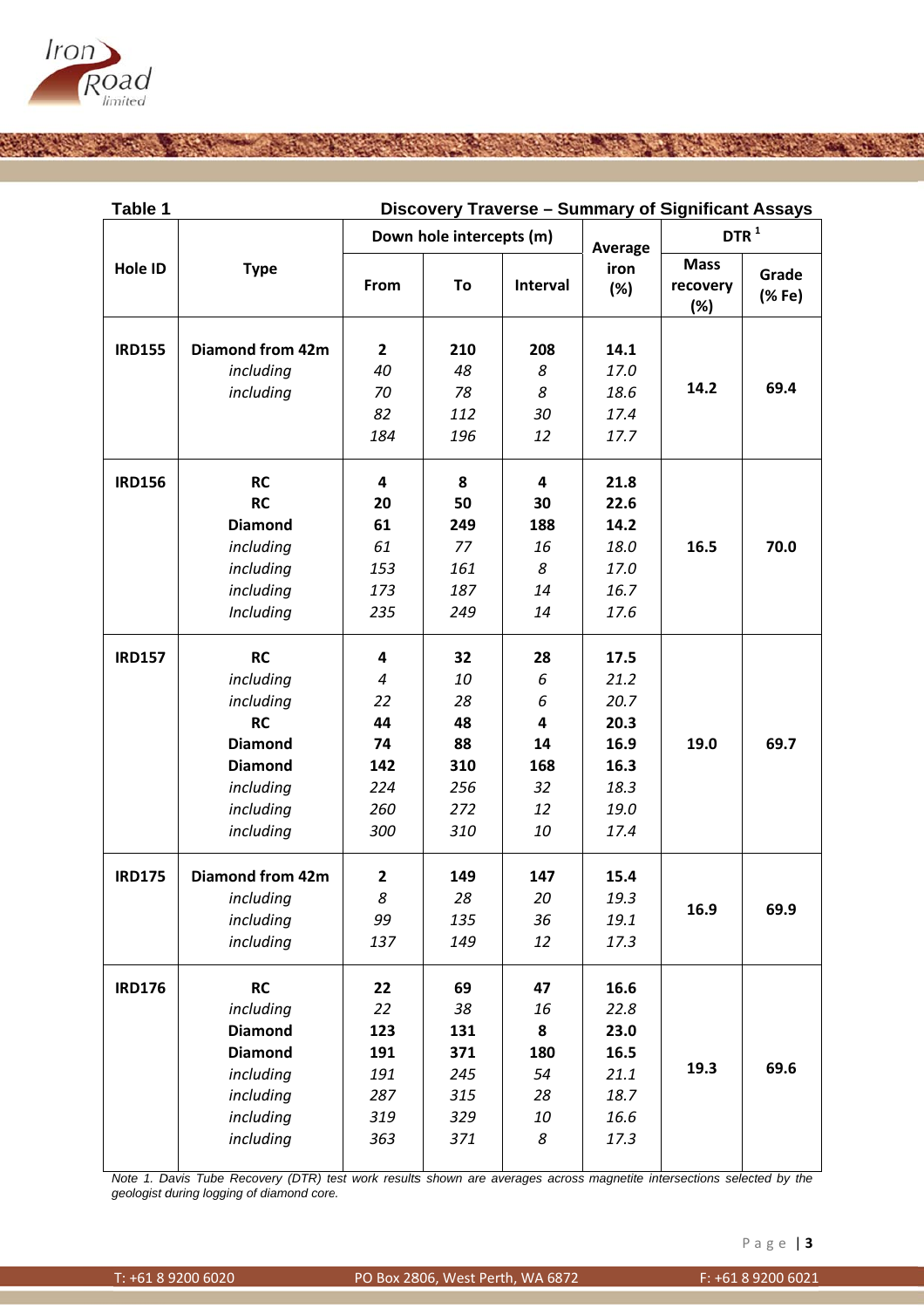

| Table 1 (continued) |                  | Discovery Traverse - Summary of Significant Assays |                          |          |         |                  |         |  |
|---------------------|------------------|----------------------------------------------------|--------------------------|----------|---------|------------------|---------|--|
|                     |                  |                                                    | Down hole intercepts (m) |          | Average | DTR <sup>1</sup> |         |  |
| Hole ID             | <b>Type</b>      |                                                    |                          |          | iron    | <b>Mass</b>      | Average |  |
|                     |                  | From                                               | To                       | Interval | (%)     | recovery         | iron    |  |
|                     |                  |                                                    |                          |          |         | (%)              | (%)     |  |
|                     |                  |                                                    |                          |          |         |                  |         |  |
| <b>IRD177</b>       | Diamond from 84m | 70                                                 | 401                      | 331      | 16.5    |                  |         |  |
|                     | including        | 81                                                 | 93                       | 12       | 21.7    |                  | 69.7    |  |
|                     | including        | 189                                                | 207                      | 18       | 21.8    |                  |         |  |
|                     | including        | 211                                                | 231                      | 20       | 19.5    | 20.0             |         |  |
|                     | including        | 233                                                | 305                      | 72       | 21.5    |                  |         |  |
|                     | including        | 313                                                | 323                      | 10       | 17.3    |                  |         |  |
|                     | including        | 343                                                | 373                      | 30       | 18.5    |                  |         |  |
|                     |                  |                                                    |                          |          |         |                  |         |  |
| <b>IRD178</b>       | <b>Diamond</b>   | 230                                                | 360                      | 130      | 17.8    |                  |         |  |
|                     | including        | 250                                                | 278                      | 28       | 20.2    |                  |         |  |
|                     | including        | 282                                                | 326                      | 44       | 21.0    |                  |         |  |
|                     | including        | 328                                                | 344                      | 16       | 18.4    | 22.9             | 69.6    |  |
|                     | <b>Diamond</b>   | 378                                                | 438                      | 60       | 16.0    |                  |         |  |
|                     | including        | 396                                                | 402                      | 6        | 19.9    |                  |         |  |
|                     | including        | 422                                                | 434                      | 12       | 19.3    |                  |         |  |
| <b>IRD179</b>       | <b>Diamond</b>   | 244                                                | 476                      | 236      | 17.4    |                  |         |  |
|                     |                  |                                                    |                          |          |         |                  |         |  |
|                     | including        | 264                                                | 272                      | 8        | 20.4    |                  |         |  |
|                     | including        | 276                                                | 292                      | 16       | 20.4    | 16.9             | 70.1    |  |
|                     | including        | 296                                                | 332                      | 36       | 21.8    |                  |         |  |
|                     | including        | 334                                                | 382                      | 48       | 21.3    |                  |         |  |
|                     | including        | 464                                                | 472                      | 8        | 19.3    |                  |         |  |
|                     |                  |                                                    |                          |          |         |                  |         |  |

*Note 1. Davis Tube Recovery (DTR) test work results shown are averages across magnetite intersections selected by the geologist during logging of diamond core.* 

### **DTR Test Work**

Davis Tube Recovery (DTR) test work was undertaken on diamond core across intervals logged as magnetite with certain qualifying criteria by the geologist (visually and with the use of various aids). Individual samples comprise 4m composites with 2m composites across ore / waste contacts. All DTR's were conducted at a standard P80 of -40µm and are presented in Table 2 overleaf. A total of 251 DTR tests were completed.

DTR results indicate that a high quality iron concentrate may be produced from all drill holes with very low impurities. Metallurgical test work done on samples from the nearby Boo-Loo prospect indicates that a high grade blast furnace feed at a coarse grind of 106µm may be produced. It is expected that current test work on the magnetite gneiss at Murphy South will produce similar results.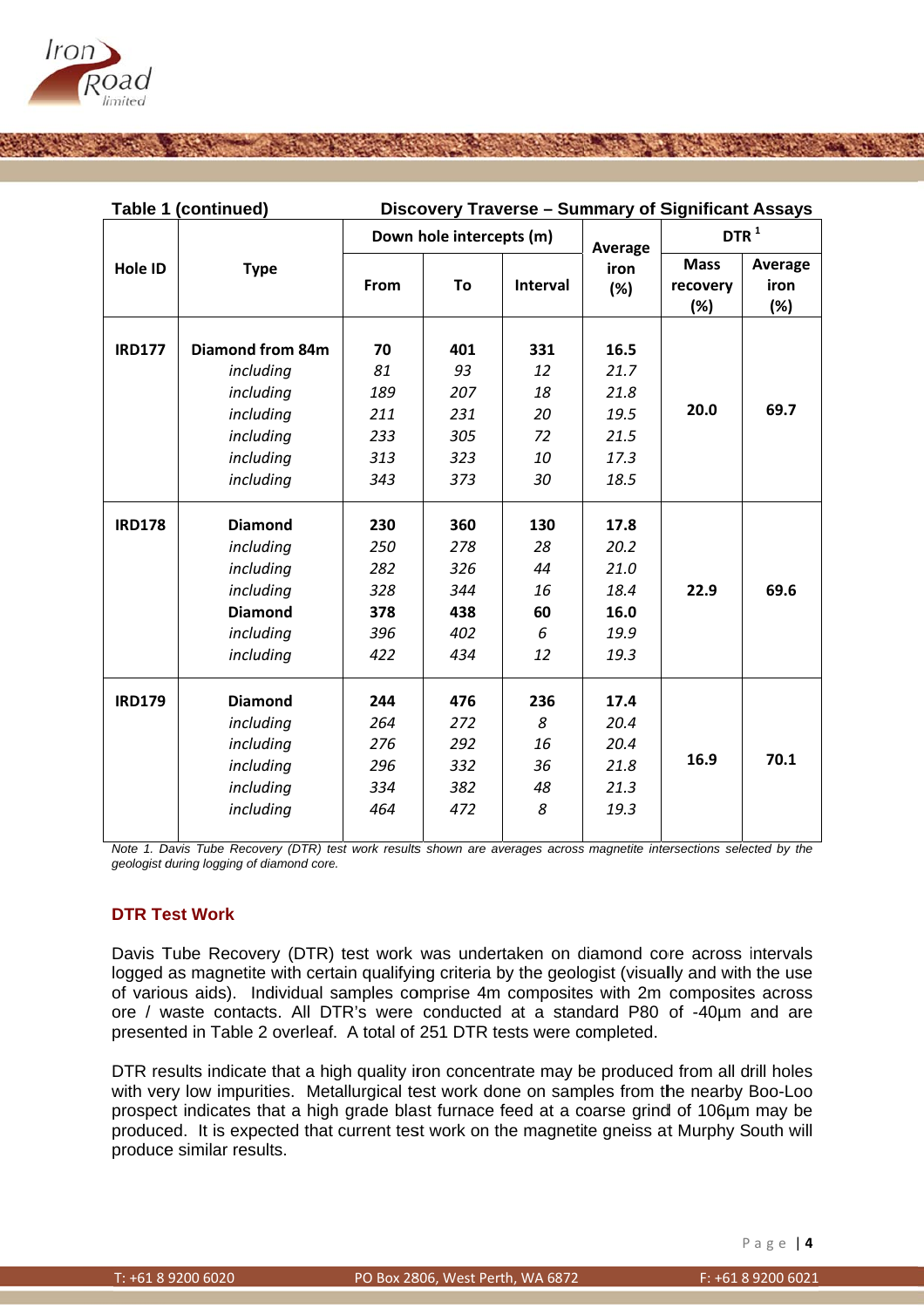

| Table 2       |                     | <b>Discovery Traverse - DTR Test Work</b> |                        |                        |                  |                                |      |
|---------------|---------------------|-------------------------------------------|------------------------|------------------------|------------------|--------------------------------|------|
|               | No of<br>composites | <b>Iron Head</b>                          | <b>Mass</b>            | Concentrate grades (%) |                  |                                |      |
| Hole ID       |                     | Grade<br>(%)                              | <b>Recovery</b><br>(%) | Fe                     | SiO <sub>2</sub> | Al <sub>2</sub> O <sub>4</sub> | P    |
|               |                     |                                           |                        |                        |                  |                                |      |
| <b>IRD155</b> | 26                  | 16.0                                      | 14.2                   | 69.4                   | 1.23             | 0.97                           | 0.00 |
| <b>IRD156</b> | 22                  | 15.9                                      | 16.5                   | 70.0                   | 1.16             | 0.99                           | 0.00 |
| <b>IRD157</b> | 28                  | 18.0                                      | 19.0                   | 69.7                   | 1.24             | 1.02                           | 0.00 |
| <b>IRD175</b> | 21                  | 16.7                                      | 16.9                   | 69.9                   | 1.14             | 0.95                           | 0.00 |
| <b>IRD176</b> | 47                  | 18.6                                      | 19.3                   | 69.6                   | 1.23             | 0.98                           | 0.00 |
| <b>IRD177</b> | 41                  | 20.4                                      | 20.0                   | 69.7                   | 1.22             | 1.03                           | 0.00 |
| <b>IRD178</b> | 23                  | 20.0                                      | 22.9                   | 69.6                   | 1.18             | 1.12                           | 0.00 |
| <b>IRD179</b> | 43                  | 18.8                                      | 16.9                   | 70.1                   | 1.06             | 0.81                           | 0.00 |
| Totals/Wt avg | 251                 | 18.3                                      | 18.3                   | 69.8                   | 1.18             | 0.97                           | 0.00 |

Notes. Davis Tube Recovery composites comprise 4m diamond core. P80 of -40 µm.

The exploration target for Murphy South, across the 10 traverses designed for the Stage IV/V drilling programmes, is 400-800Mt magnetite gneiss\*.

 $-$  ENDS  $-$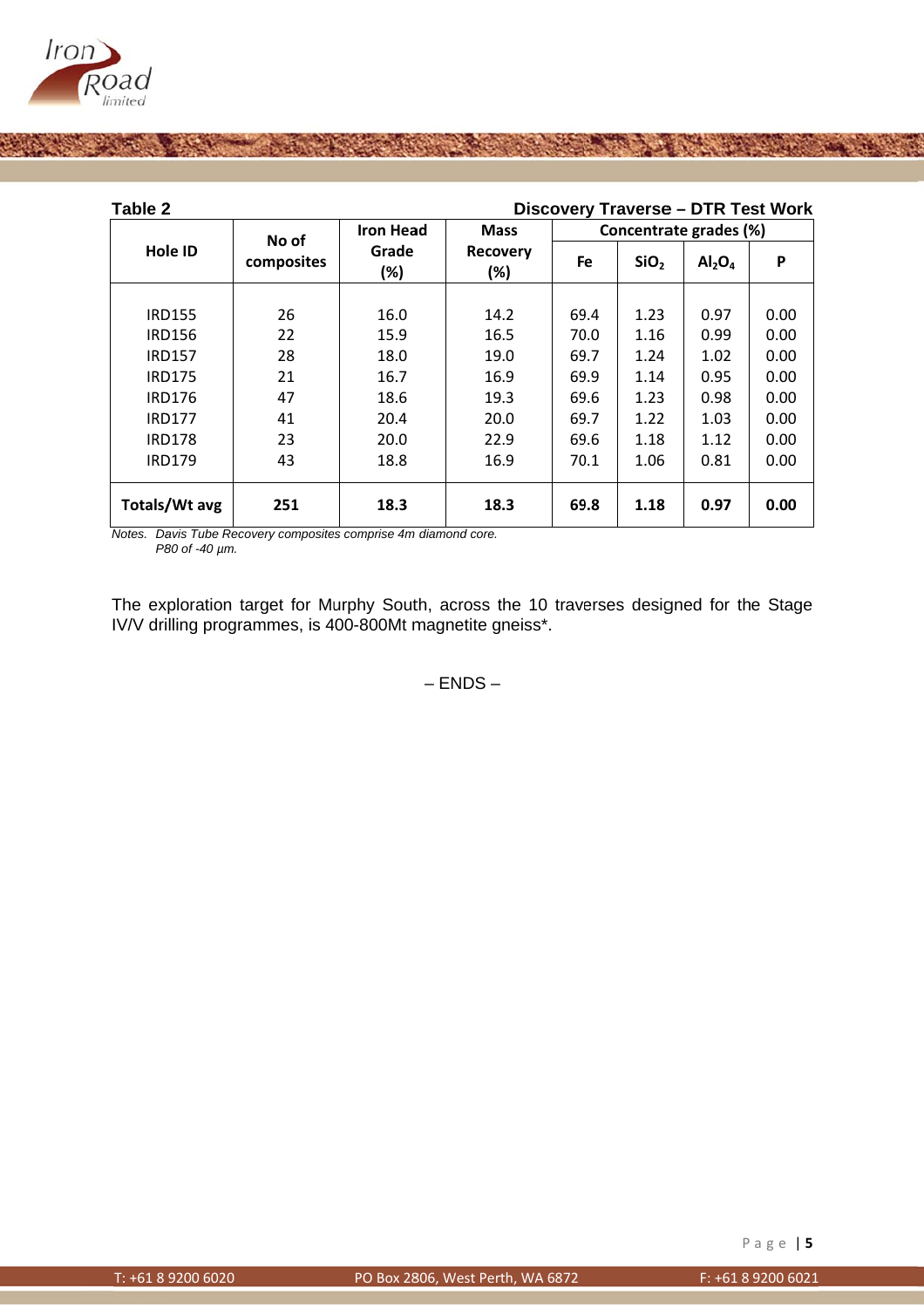

### **A APPENDIX 1**

| Hole ID       | Easting<br>(MGA 94) | <b>Northing</b><br>(MGA 94) | Azimuth <sup>o</sup> | Dip <sup>o</sup> | RC(m) | Diamond (m) | EOH(m) |
|---------------|---------------------|-----------------------------|----------------------|------------------|-------|-------------|--------|
| IRD175        | 562140              | 6321838                     | $\Omega$             | -60              | 42    | 138.5       | 180.5  |
| <b>IRD155</b> | 562140              | 6321738                     | 0                    | -60              | 42    | 204.4       | 246.4  |
| <b>IRD156</b> | 562140              | 6321658                     | 0                    | -60              | 54    | 222.4       | 276.4  |
| <b>IRD157</b> | 562140              | 6321538                     | 0                    | -60              | 72    | 270.5       | 342.5  |
| <b>IRD176</b> | 562140              | 6321438                     | $\Omega$             | -60              | 66    | 336.5       | 402.5  |
| <b>IRD177</b> | 562140              | 6321338                     | $\Omega$             | -60              | 84    | 354.1       | 438.1  |
| <b>IRD178</b> | 562140              | 6321238                     | 0                    | -60              | 65    | 391.5       | 456.5  |
| <b>IRD179</b> | 562140              | 6321138                     | $\Omega$             | -60              | 72    | 426.4       | 498.4  |
| <b>Total</b>  |                     |                             |                      |                  | 497   | 2344.3      | 2841.3 |

### **Murphy South Discovery Section (562140mE)**